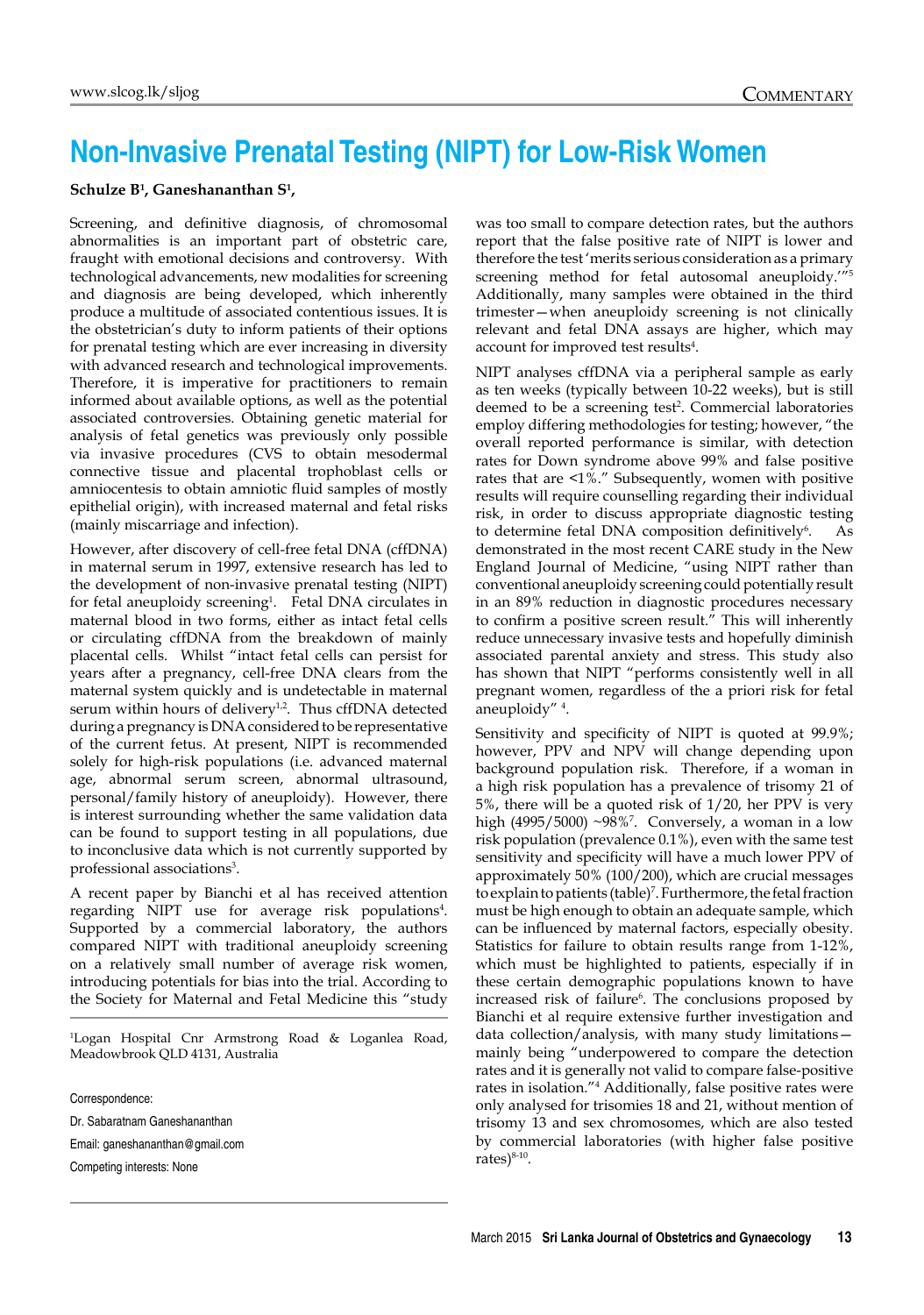Extensive counselling pre-and-post-testing is imperative for management of difficult situations. Currently, NIPT is not indicated for twins; however, some laboratories are starting to analyse this data if women meet a strict inclusion criteria with similar risk factors of those with  $singleton$  pregnancies $^{11}$ . Furthermore, sex aneuploidies are also now able to be screened with advanced technology by some companies; however, not all chromosomal anomalies (i.e. unbalanced translocations, deletions and duplications) will be detected. False-positive results can still occur; therefore, confirmatory invasive testing with CVS or amniocentesis is still recommended<sup>12</sup>. Patients must also be aware of false negative results, which cannot ensure an unaffected pregnancy. The benefits and impact of NIPT in rural communities have not been thoroughly researched; however, it is evident that travel and interruption to lifestyle are major factors to consider for these families when diagnostic testing is required. Furthermore, the extended "shelf-life" of these NIPT samples, which currently requires international testing, is an additional benefit for families in rural and remote communities, where potential logistical problems may arise due to geographical isolation 8-10.

Another aspect fraught with controversy is the associated cost of testing. As technology develops, there is likely to be a reduction in out-of –pocket expense to patients. Presently, the cost for testing in Australia varies from \$495-1000, depending upon the laboratory, which usually includes genetic counselling. Some insurance companies will partially subsidise this cost for women at risk. Yet with popularity and maternal age increasing, and women requesting 'reassurance' (with low-risk first CFTS or who do not meet testing criteria), there is an increased financial burden which must be considered. Nevertheless, in many circumstances, the reassurance and/or diagnosis received allows for definitive decisions, timing and planning to be made about the pregnancy which, for many couples, is priceless. Practitioners must broach the predicament of patient autonomy versus appropriate resource use with caution and supporting evidence.

RCOG concludes that "in time, this technology is likely to become the primary screen for chromosomal abnormalities in pregnancy." 13. ACOG recommends that all women, regardless of age, be offered prenatal assessment for aneuploidy, either by screening or invasive diagnosis, including NIPT<sup>12</sup>. Therefore, there is still a considerable amount of controversy surrounding prenatal testing, which with time and technology will continue to unfold.

## **References**

- 1. Gil MM, Akolekar R, Quezada MS, Bregant B, Nicolaides KH. Analysis of cell-free DNA in maternal blood in screening for aneuploidies: meta-analysis. Fetal Diagn Ther 2014; 35: 156–173.
- 2. Lo YMD, Corbetta N, Chamberlain PF, Rai V, Sargent IL, Redman CW, Wainscoat JS.. Presence of fetal DNA in maternal plasma and serum. Lancet 1997;350:485-7.
- 3. Chiu RW, Akolekar R, Zheng YW, Leung TY, Sun H, Chan KC, Lun FM, Go AT, Lau ET, To WW, Leung WC, Tang RY, Au-Yeung SK, Lam H, Kung YY, Zhang X, van Vugt JM, Minekawa R, Tang MH, Wang J, Oudejans CB, Lau TK, Nicolaides KH, Lo YM. Non-invasive prenatal assessment of trisomy 21 by multiplexed maternal plasma DNA sequencing: large scale validity study. BMJ. 2011 Jan 11;342:c7401. doi: 10.1136/bmj.c7401
- 4. Bianchi DW, Parker RL, Wentworth J, Madankumar R, Saffer C, Das AF, Craig JA, Chudova DI, Devers PL, Jones KW, Oliver K, Rava RP, Sehnert AJ; CARE Study Group. DNA sequencing versus standard prenatal aneuploidy screening. N Engl J Med. 2014 Feb 27;370(9):799-808. doi: 10.1056/NEJMoa1311037.
- 5. Society for Maternal Fetal Medicine. "SMFM Statement: Maternal serum cell-free DNA screening in low risk women." Available from: [https://www.smfm.org/publications/157-smfm-statement](https://www.smfm.org/publications/157-smfm-statement-maternal-serum-cell-free-dna-screening-in-low-risk-women)[maternal-serum-cell-free-dna-screening-in-low-risk-women](https://www.smfm.org/publications/157-smfm-statement-maternal-serum-cell-free-dna-screening-in-low-risk-women)
- 6. Caramins M, Chopra M. Non-Invasive Prenatal Testing, Common Sense Pathology Feb 2014. [https://www.rcpa.edu.au/](https://www.rcpa.edu.au/getattachment/32b2d61c-2669-467e-afdf-8f1476444304/Non-invasive-Prenatal-Testing.aspx) [getattachment/32b2d61c-2669-467e-afdf-8f1476444304/Non](https://www.rcpa.edu.au/getattachment/32b2d61c-2669-467e-afdf-8f1476444304/Non-invasive-Prenatal-Testing.aspx)[invasive-Prenatal-Testing.aspx](https://www.rcpa.edu.au/getattachment/32b2d61c-2669-467e-afdf-8f1476444304/Non-invasive-Prenatal-Testing.aspx)
- 7. Sekizawa A, Purwosunu Y, Matsuoka R, Koide K, Okazaki S, Farina A, Saito H, Okai T. Recent advances in non-invasive prenatal DNA diagnosis through analysis of maternal blood. J Obstet Gynaecol Res. 2007 Dec;33(6):747-64
- 8. Benn, P et al. "ISPD Rapid Response Statement. Prenatal detection of Down Syndrome using Massively Parallel Sequencing (MPS): a rapid response statement from a committee on behalf of the Board of the International Society for Prenatal Diagnosis."

| Table1: Detection rates of common chromosomal<br>aneuploidies by NIPT <sup>6</sup> |     |                    |           |                    |            |
|------------------------------------------------------------------------------------|-----|--------------------|-----------|--------------------|------------|
|                                                                                    | N   | <b>Sensitivity</b> | 95% CI    | <b>Specificity</b> | 95% CI     |
| Trisomy 21                                                                         | 500 | >99.9% (90/90)     | 96-100.0  | 99.8% (409/410)    | 98.7-100.0 |
| Trisomy 18                                                                         | 501 | 97.4% (37/38)      | 86.2-99.9 | 99.6% (461/463)    | 98.5-100.0 |
| Trisomy 13                                                                         | 501 | 87.5% (14/16)      | 61.7-98.5 | >99.9% (485/485)   | 99.2-100.0 |